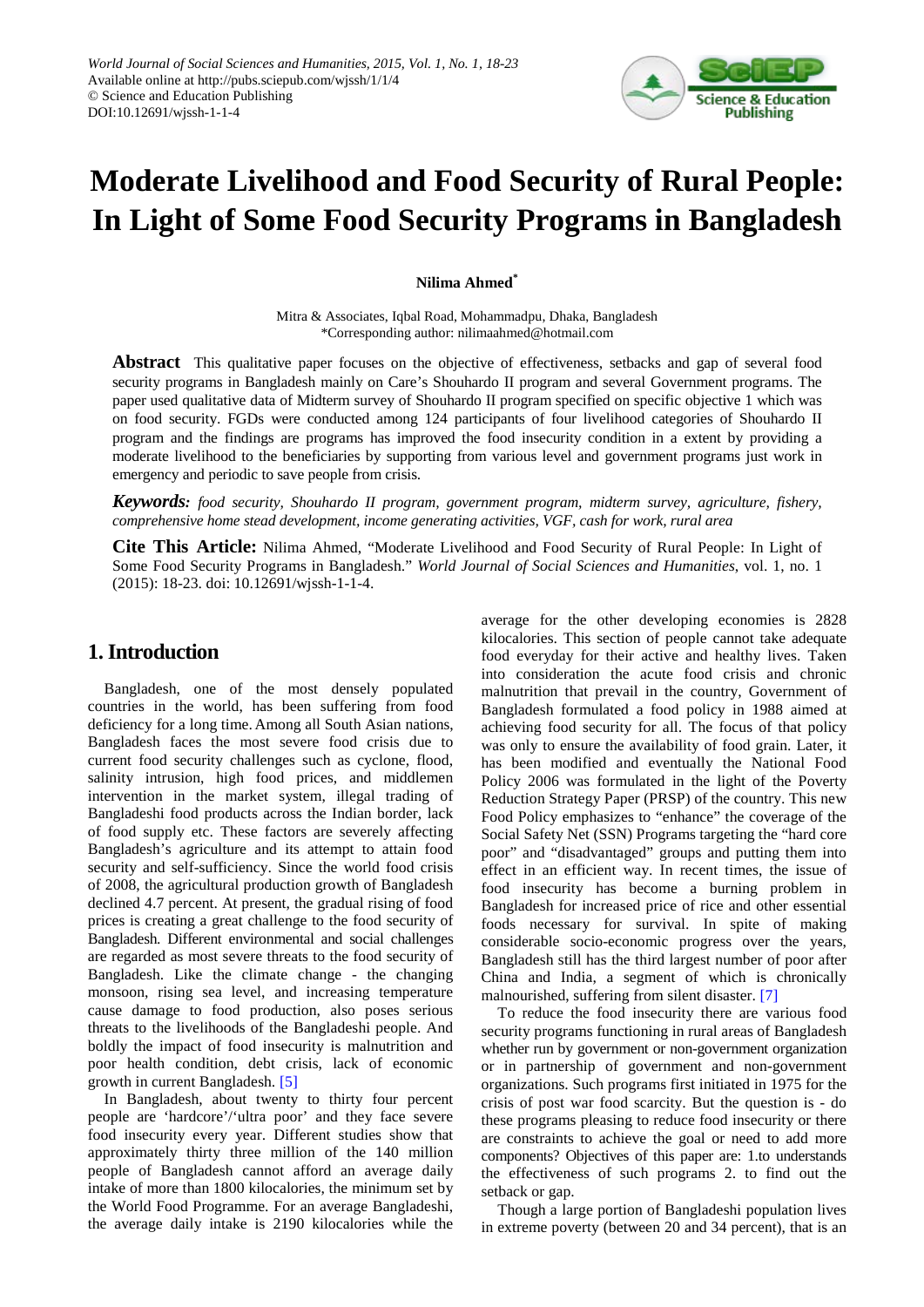issue requiring immediate and special attention whether Bangladesh to meet the Millennium Development Goals (MDGs). Yet this group of extremely poor people faces a complex structure of constraints that mainstream development approaches have found difficult to address. While microfinance has provided an important opportunity for moderately poor households to overcome poverty and reduce vulnerability, these approaches largely bypass the extremely poor. Other market-related opportunities may also miss this group, because the extremely poor lack the human or social capital needed to participate and benefit from them. Because they live in areas, or belong to ethnic groups that are bypassed or excluded, their lack of voice and representation in policymaking structures is exacerbated. By all the standard measurements of poverty in Bangladesh - landownership, food security, health, and nutritional and educational status - the ultra-poor are substantially worse off than the national average in rural areas. [\[2\]](#page-5-2) Following the above constraints the objectives of Shouhardo II (Strengthening Households Ability to Respond to Development Opportunities) is effective to take back the poor and extreme poor in main stream of society or to have a moderate livelihood. Base on Care Shouhardo II program and government's food security programs which helping the marginal people (e.g. vulnerable group feeding programme (VGF), vulnerable group development programme (VGD), cash for work (CFW), widow and elderly allowance, this paper like to flash on whether these are effective to reduce food insecurity in rural Bangladesh or there are constraints or other issues. SHOUHARDO II Program remained one of the largest non-emergency food security programs in the world funded by the USAID Office for 2010-2015. The Program operates in four major regions of Bangladesh – the North Char, the Mid Char, the Haor area, and the Coastal belt of Cox's Bazaar. The overall goal of the program was to: *"Transform the lives of 370,000 Poor and Extreme Poor (PEP) households (HH) in eleven of the poorest and marginalized districts in Bangladesh by reducing their vulnerability to food insecurity".*

The paper is divided into five sections. Section I is introduction and methodology, the next section (Section II) opens with a discussion of literature on food security and trend in Bangladesh. In Section III, there is findings and insights from a brief fieldwork. The IV section concludes with a summary of the main arguments.

#### **1.1. Methodology**

In this paper the qualitative data (FGDs) of Mid Term Survey of Shouhardo II Program is used. The survey was conducted on December 2012.The data which collected on Specific Objective (SO) 1 been used; SO1: *"Availability of" and "access to" nutritious foods enhanced and protected for 370,000 PEP households.*

In SHOUHARDO II program village dwellers divided into poor and extreme poor group. Then these people are fixed into four livelihood groups according to their potential. Those who have some lands or share cropper are in the agricultural group, who have no land except the homestead are in the integrated homestead group. Those who don't have any open space around their homestead but have pond are in the fishery group. And those who were involved in small business earlier but poor are in the Income Generating Activities (IGA) group members.

There were eight focus group discussions (FGDs) conducted among 124 participants from the above four categories and each FGD session had ten to twenty three beneficiary participants. The districts were Mymensing, Kurigram, Sirajgonj, & Cox's Bazar and the Upazillas covered Swaregong, Vurungamari, Kazipur, Ullapara, and Ukiha of the respective districts. All FGDs were conducted in separate village

Firstly, on the elaborated field notes, content analysis was done means the focus group discussions (FGDs) were divide in major four major themes like -

- 1. Main livelihood challenges
- 2. Livelihood support received from SHOUHARDO II including training, support provided by Community Agriculture Volunteers & village development committee,
- 3. Changes in production and income resulting from SHOUHARDO II participation including support for savings groups and Food security during lean season/following a natural disaster
- 4. Livelihood support provided by local government

Then the responses are categorized in ascending order like which issue appear most, keep it on top and hold it most significant and then the  $2<sup>nd</sup>$  most and so on. Then prepare several tables following the above major themes. The analysis is done manually, no software been used.

#### **1.2. Limitations**

This paper has some limitations like it works on only a small portion of data on specific objective 1: Availability of" and "access to" nutritious foods enhanced and protected for 370,000 PEP households, there were other FGDs on arena of lactating and pregnant mother, Ekata group for women's empowerment, EVAW members who get knowledge on violence against women if we consider these data in our paper then could be said how livelihoods is interrelated with other aspects of human life and how it put impact of these sector also.

## **2. Background and Rationale**

In 2010-11 total allocation was Taka 20893.52 Crores on safety net programmes in Bangladesh which is approximately 2.6% of GDP and here the highest allocation - 44.3% - was for Food Security and Disaster Assistance programmes and in FY 2014-15 it is 2.3% of GDP and Food security programme alone constitute almost 28.09 percent of the total safety net spending in the proposed budget. Though the allocation for the SSNPs is increasing in every budget, but yet it is very small comparing to poor population of the country. However, such programs are mostly rural-based, although the country is getting urbanized day by day with an increasing proportion of the urban poor living in informal settlements. There are ten major social safety net (SSN) programmes are - VGD, Old Age Allowance, Widow Allowance, Secondary Stipend, EGPP, CLP, TUP, REOPA, SHOUHARDO, VGDUP and accounting for 80.5% of total SSNP allocations for 2010-11.Among these six major programmes are primarily NGO/DP programmes, include REOPA, SHOUHARDO, SHIREE, TUP, VGD-UP, & CLP. Despite the burgeoning focus on social safety nets (SSN) on the part of both government and non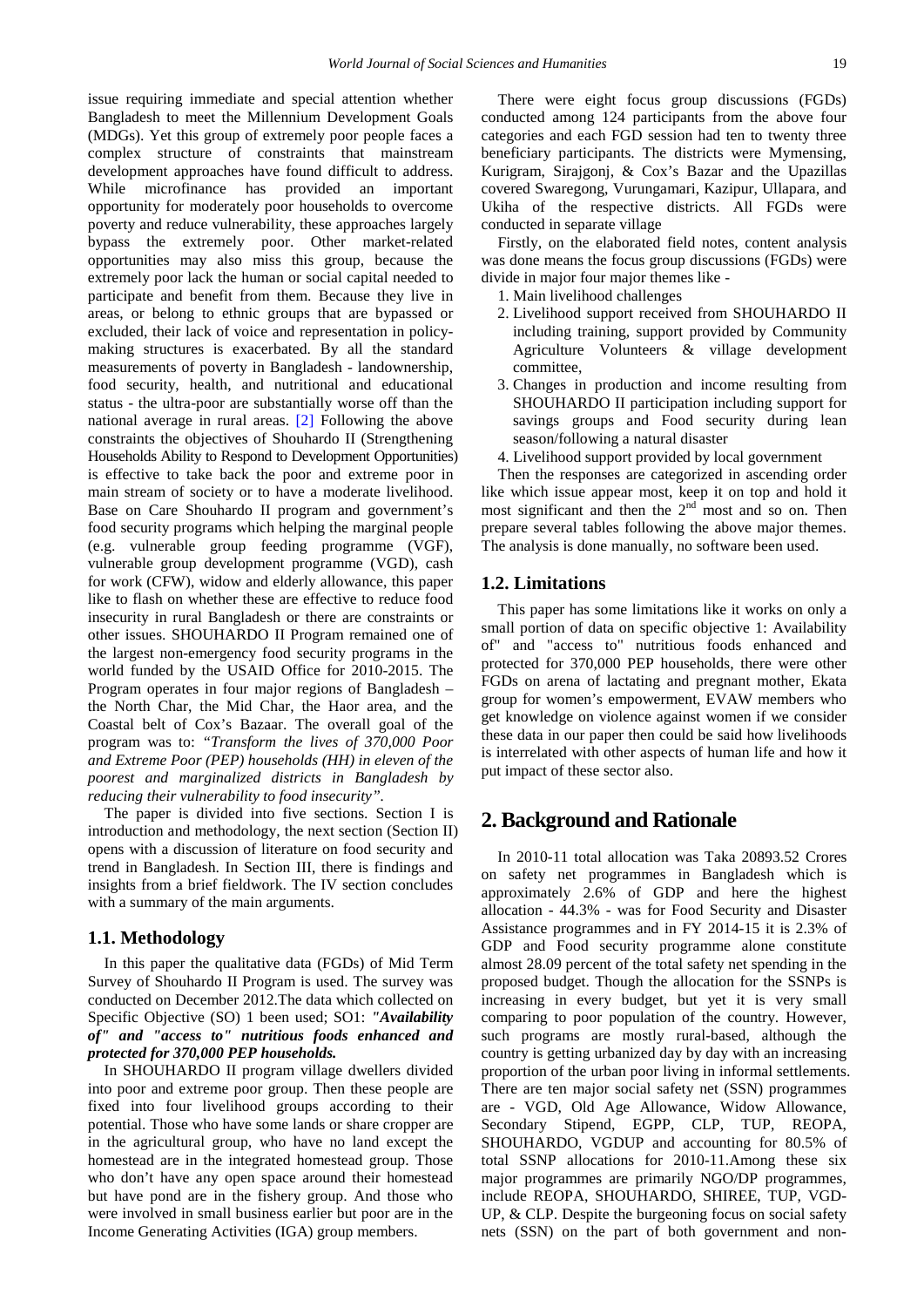government actors, independent and comprehensive assessments on results have been relatively limited. [\[6,7\].](#page-5-3) However, food security programmes initiated since a long time by the World Food Programme in 1975 named as the Vulnerable Group Feeding (VGF) Programme, in the wake of the 1974 famine in Bangladesh. World Food Programme Carries out a mapping exercise that categorizes upazillas with respect to food insecurity, targeting instrument to allocate the VGF cards at the upazillas level. Primarily aimed at feeding those people who were at highest risk of hunger, the poorest and especially women-headed households. The VGF program provided 31.25 kg of wheat per month to a certain number of these households in highly food insecure areas for a specified period. After further coups and a change in government from 1982, the VGF programme began a reorientation from relief to a focus on development, to be called the Vulnerable Group Development programme (VGD). Influences behind this reorientation donors were discouraged by the slow pace of progress on poverty and pushing for a stronger poverty focus and more development orientation in food security policies. [\[1,3\]](#page-5-4)

Following the changing policy and MDGs, GoB, different INGO and NGOS such as Brac, Care, WFP, Action Aid, Save the Children, Concern Worldwide, Solidarites International etc. and many national NGOs in Bangladesh are working on food security which are focused on sustainable development like give emphasis on fair livelihood pattern by providing training, assistance for input and instruments, financial assistance, make link with market and make access to local government. Most of these focus mainly on process issues i.e. coverage, the benefit package, targeting and the profile of beneficiaries, rather than on outcomes. [\[6,7,8\]](#page-5-3)

Also from our empirical study from different non government organizations are put emphasis on couple of issues, not all the issues jointly. But SHOUHARDO II has covered various issues to reduce food insecurity like their selection of target group is overall free from inclusion and exclusion error, taken an initiative for maximizing the agricultural production of poor and extreme poor (PEP) households through promoting new technologies and flood/drought tolerant crop varieties to reduce the risk of cultivation from the flood and the cold prone community and water saving technology for Boro rice cultivation. Besides improved health, hygiene and nutrition status of 281,000 children under two years. PEP women and adolescent girls empowered in their families, communities and Union Parishad. Local elected bodies and government service providers' responsiveness and accountability to the PEP increased. The Program has an ambitious effort to integrate more traditional food security interventions with those aimed specifically at enhancing the social and economic empowerment of vulnerable populations in eleven of the poorest and most marginalized districts.

## **3. Findings and Discussion**

#### **3.1. Obstacles and Initiative to Overcome**

In First Table I place the livelihood challenges of the study people in ascending order. The challenges which appear for the most time for agriculture, fisheries, comprehensive homestead development and for income generating activities is fixed in number 1. It is assumed that which challenges are emerged frequently are most acute and significant than the other challenges which are come out in least. This frame is similar for [Table 3](#page-4-0) and [Table 4](#page-4-1) also. But [Table 2](#page-3-0) is exception as it is about the livelihood support received from Shouhardo II and here for the specific livelihood groups supports are alike, e.g. for agriculture or fishery or income generating activities (IGA) it seems analogous. So, I just list the support of Shouhardo II for the specific livelihood categories.

Let's notice the [Table 1,](#page-2-0) Scarcity of instruments  $\&$ input comes in highest number in agriculture (17) and Comprehensive homestead development group (10), in fisheries group fingerlings is not perfect size/lack of high yield comes as highest, but in fishery group scarcity of input and instrument comes in  $3<sup>rd</sup>$ . Lastly in Income generating activities (IGA) group short of capital and women are not allow to go outside for pardah (4) appear as first challenges and I keep the frequency of the answers on the right corner of relevant tables in italic font. One respondent insisted on after the FGD session, *''Please sir cut off my name from the CHD (Comprehensive homestead development) group because my husband doesn't allow me to attend the meeting and go outside.''* Along with other challenges like economic, environmental, communicable, lack of skill  $&$  knowledge  $&$  access; this social stigma and patriarchal view restricts women's mobility which seems extreme as a threat on livelihood of rural people, and these increase the risk of food insecurity. (See [Table 1](#page-2-0) for larger view).

<span id="page-2-0"></span>

|    | Table 1. Summery on challenges in livelihood in study areas                          |                                                                                                                    |                                               |                                                                                                                  |
|----|--------------------------------------------------------------------------------------|--------------------------------------------------------------------------------------------------------------------|-----------------------------------------------|------------------------------------------------------------------------------------------------------------------|
|    | Agriculture                                                                          | <b>Fisheries</b>                                                                                                   | <b>Comprehensive homestead</b><br>development | Income generating activities<br>(IGA)                                                                            |
| 1. | Scarcity of instruments & input 17                                                   | Fingerlings size is not perfect<br>$\Delta$ high yield 4                                                           | Scarcity of input and<br>instruments 10       | Short of capital 4<br>Women are not allowed to<br>outside for pardah 4                                           |
| 2. | Crop/seed damage 10                                                                  | In dry season ponds become dry 3<br>Scarcity of instrument3                                                        | Poor communication system 2                   | Problem in transportation/high<br>$\cos z$                                                                       |
| 3. | Far to get seed 2<br>Poor communication system 2                                     | Far to get fingerlings 2                                                                                           | Inorganic pesticide don't work 1              | Scarcity of instrument 1<br>Diseases of ducks and hens 1<br>Scarcity of quality goods 1<br>Women get less wage 1 |
| 4. | Paddy sowing disorderly 1<br>Lack of training in agriculture 1<br>Short of capital 1 | Short of capital 1<br>Suggestion is not available 1<br>Fish don't grow big for shade of<br>trees of neighborhood 1 |                                               |                                                                                                                  |

**Table 1. Summery on challenges in livelihood in study areas**

In [Table 2](#page-3-0) we will discover how Shouhardo II provides support to fight against these challenges. Firstly they provide training to all livelihood groups, then a regular meeting for suggestion and to help get inputs and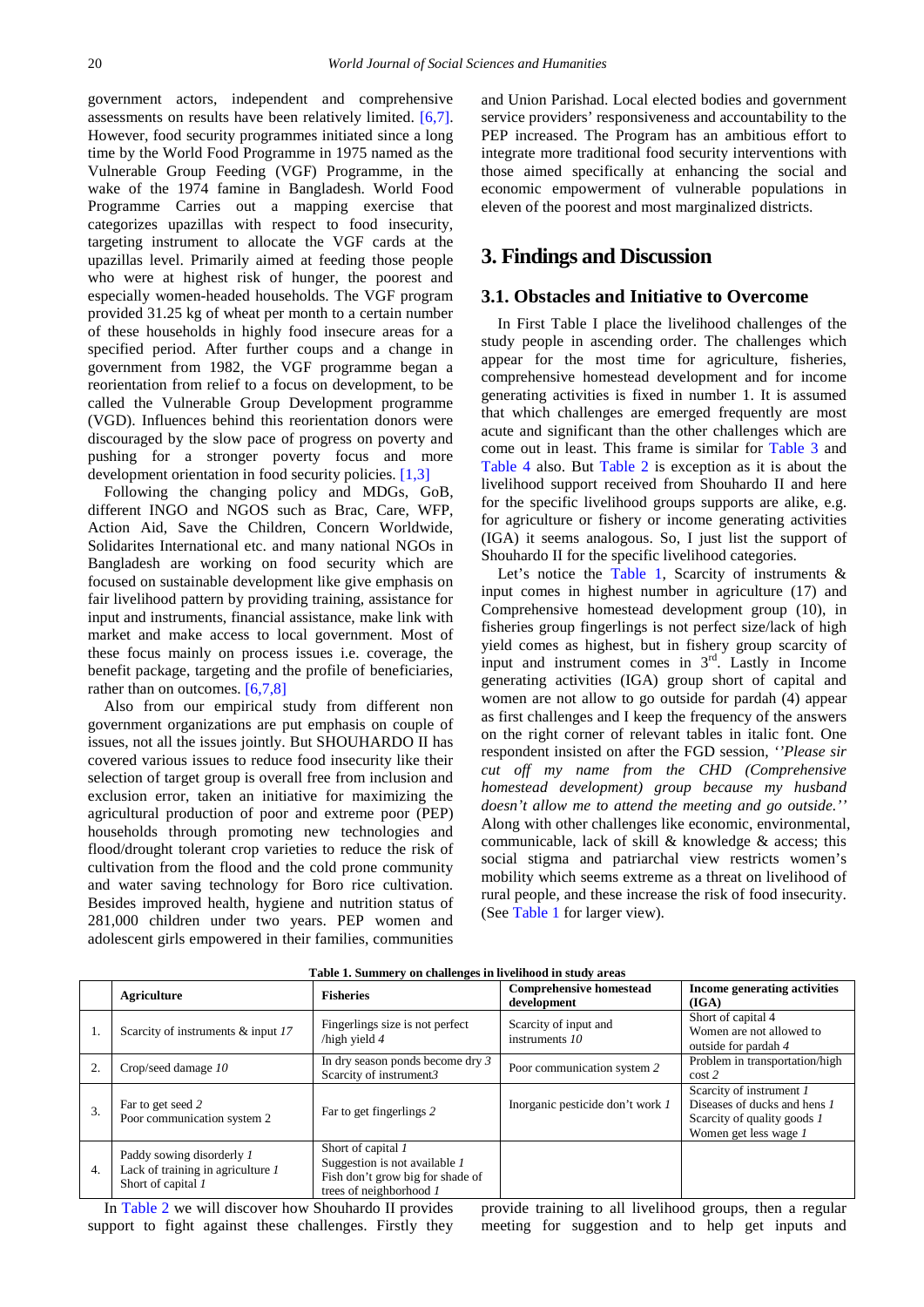instruments like seed/stronger paddy seed (give high yield and will survive against natural adversity), free fingerlings, finance for irrigation & small business. Volunteers of Shouhardo (Community Agricultural Volunteers & Village Development Commitee) help to get access to local government (union parisad) to have different services and aid like VGF, Cash for work, sanitary latrine, tube well, elderly and widow allowance etc. Also they assist to get access to market and introduce with whole sellers to have fair price for selling and buying products. Some respondents said, *'' after the training Carp fish weighing 4.5 kg which sold and money was used for household need.'' Or '' using BINA7 production is more and profit is more.''* (See [Table 2](#page-3-0) for details) The limitations which we discussed in background section like rural poor and extreme poor people can't overcome their food insecurity for different barriers like along with financial strains, have no access in all field of society, difficult to fight against natural disasters etc, which constraints Shouhardo II has sort out and give specific effort to overcome those barriers.

In considering realities of a program a number of pertinent issues are relevant, notably: how convenient and useful from a beneficiary perspective is the implementation process? Following the findings of PPRC study on ten safety net programs (Shouhardo II, CLP, VGF, VGD, etc.) on the asset transfer and training i. Asset value differs considerably among the programmes ranging from Taka 6000 to 17000. CLP and TUP provide larger livestock i.e. cattle while the other programmes provide goats/sheep/hens, even within a programme. iii. CLP and TUP score well in terms of beneficiary satisfaction. The worst performer was VGDUP which suffered from major monitoring failures. iv. Poor outcomes in the cases of SHOUHARDO and VGDUP were due to poor maintenance support besides the poor quality of the assets themselves. For all ten programmes most training sessions lack any inter-active quality and serious questions can be raised about the core value-addition of such inputs. [\[6\]](#page-5-3) But our data of Shouhardo II program has mentioned the trainings are effective, on dissatisfaction about asset maintenance support. During the FGD sessions we observed respondents don't like to explore their dissatisfaction about the program. Here need to use further tools to explore the gap in the program for its further development.

<span id="page-3-0"></span>

| <b>Agriculture</b>                                                                                                                                                                   | <b>Fisheries</b>                                                                           | <b>Comprehensive homestead</b><br>development                                                                                           | Income generating activities<br>(IGA)                                                          |
|--------------------------------------------------------------------------------------------------------------------------------------------------------------------------------------|--------------------------------------------------------------------------------------------|-----------------------------------------------------------------------------------------------------------------------------------------|------------------------------------------------------------------------------------------------|
| 2 days training                                                                                                                                                                      | 2 days training                                                                            | 2 days training                                                                                                                         | 2 days training                                                                                |
| Community agricultural volunteer<br>(CAV) & government workers give<br>necessary suggestion in each 15 days,<br>assist to get seed                                                   | CAV & government workers give<br>necessary suggestion in each 15<br>days                   | Community agricultural<br>volunteer $(CAV)$ & government<br>workers give necessary<br>suggestion, assist to get seed in<br>each 15 days | CAV & government workers<br>give necessary suggestion in<br>each 15 days                       |
| Village development committee<br>(VDC) help to get VGD & VGF card,<br>widow allowance, sanitary latrine                                                                              | VDC help to get VGD & VGF<br>card, widow allowance, sanitary<br>latrine                    | VDC help to get VGD & VGF<br>card, widow allowance, sanitary<br>latrine                                                                 | VDC help to get VGD & VGF<br>card, widow allowance,<br>sanitary latrine                        |
| VDC help to sell crops in market for<br>more price & introduce with<br>wholesaler, to get transport facility,<br>buy jute seed, have irrigation, to go<br>nursery, to have good seed |                                                                                            | VDC distribute plants, seed                                                                                                             | 4 mound paddy, some lentil<br>worth 1500 taka<br>Ultra poor get 3000 taka to sell<br>vegetable |
| BR-11 paddy seed & 6000 taka for<br>irrigation                                                                                                                                       | 5 kg fingerlings (Rui, Katla,<br>Telapia)                                                  | Goats, 4 ducks & hens, 4 fruit &<br>herbal tree                                                                                         | VDC motivate male members<br>to allow their wives to go<br>outside for a better livelihood     |
| ESDO (PNGO) help to produce<br>inorganic fertilizer                                                                                                                                  |                                                                                            | ESDO (PNGO) provide<br>treatment for cattle diseases                                                                                    |                                                                                                |
| VDC motivate male members to allow<br>their wives to go outside for a better<br>livelihood                                                                                           | VDC motivate male members to<br>allow their wives to go outside for<br>a better livelihood | VDC motivate male members to<br>allow their wives to go outside<br>for a better livelihood                                              |                                                                                                |
| Got spade, hoes                                                                                                                                                                      |                                                                                            | Got spade, hoes                                                                                                                         |                                                                                                |

| Table 2. Livelihood support received from Shouhardo II |  |
|--------------------------------------------------------|--|
|                                                        |  |

### **3.2. Bit Smile**

For the above efforts of Shouhardo II program and the government programs what changes are appeared in the daily life of people on their livelihood and other arenas. All the members of livelihood groups now have a common savings, for emergency like in daughter's wedding, examination fee, emergency treatment etc. get loan from the group without any interest, which protect these people from the trap of micro credit and money lenders. Shouhardo II helps them to open these savings group's common bank account which introduce them and access of formal Banking system and make them free to face any accident to deposit money informally. Some savings group member had complication in delivery and she has been taken to hospital by getting loan from the group instantly which saved the life in critical period.

For all four categories now variety of nutritious food is available, able to spend on children's education, manage family problems, more production for good seed and sathi crops, fish, vegetables, hens and ducks are produced, profit from small business are noticed as significant change. Some respondents wording, ''*We get about forty kilo gram paddy more from per bighas than earlier.''* Another significant issue is in scarcity of food in lean season or natural disasters for all categories mostly the agriculture group they anyhow manage this crisis by reserve food, savings, labour work, relatives help and some loan also in previous they only depend on loan from money lenders which is a crucial and significant change but the change is not radical rather it's a gradual change. And all are not suffer in same way still people are not fully able to cope up with food scarcity in crisis or lean season, and some are still suffering. Women are becoming financially self dependent, and some women said, *''if*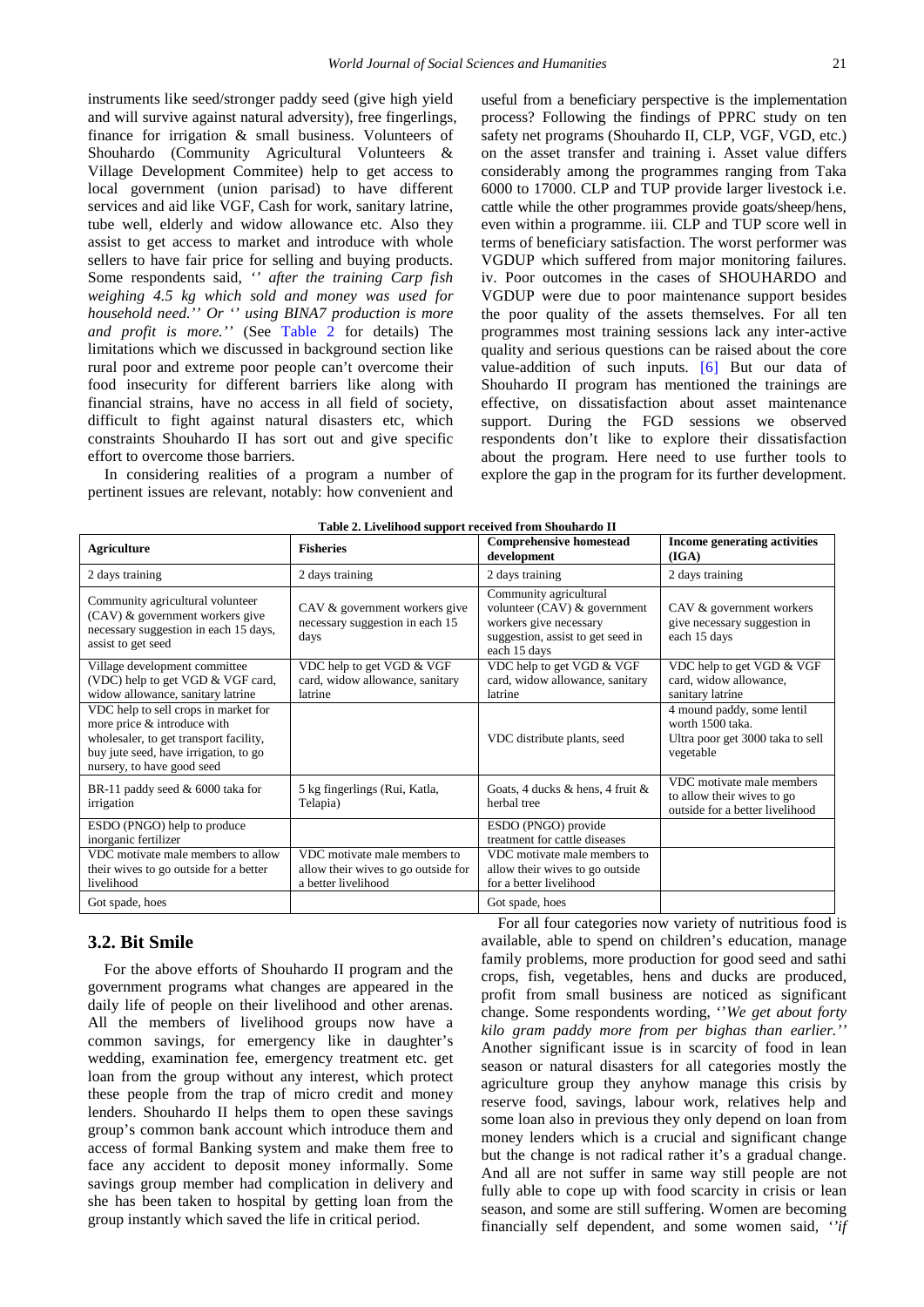*husbands or son-in-law does not get work, now we can spend the additional money for family maintenance, needn't depend upon husbands money.'' But* women still have restriction on their mobility which negatively impact on livelihood (See [Table 3](#page-4-0) for details). From Power and Participation Research Centre (PPRC) and UNDP study we find 33.6% positive response on impact of Shouhardo II program, and no positive impact is 8.9%, notice highest positive impact 83.9% for REOPA program and there is no negative impact. Here further research is urgent to explore why REOPA had put great positive impact on the beneficiaries and other programs can follow that procedure. It also come out that Shouhardo II did distinctive contribution in maternal and child nutrition, diversity of community asset created through land improvement, but weak in live stock support strategy. A key issue in understanding programme impact is graduation - i.e. from being poor to becoming a member of the non-poor. While there has been a significant decline in the worst-off category i.e. chronic deficit households, the improvement at the highest end of the poverty scale i.e. the surplus category, has been much more muted. The

overall picture is one of cascading change - major decline in chronic deficit households, small change in the proportion of occasional deficit households, major increase in the proportion of break-even households, and finally, small increase in the proportion of surplus households. However, within this general picture, the multi-component programmes - SHOUHARDO, CLP, REOPA, TUP and VGDUP - have a comparatively higher rate of increase in the 'surplus' category. [\[6\]](#page-5-3) All the ten major programmes assessed by Power & Participation Research Centre (PPRC) & UNDP have some strength and few weaknesses also which is not discussed here in details. But the concern is some data of Power & Participation Research Centre (PPRC) & UNDP have similar result with our qualitative study of shouhardo II midterm survey but some information has not come, it could be a cause that beneficiaries didn't explore their dissatisfaction or our FGDs missing the reality. To escape such problems we need to use several methods to assess a program to get varieties of data to come closer to the ground realities.

<span id="page-4-0"></span>

| Table 3. Changes in livelihood for Shouhardo II |                                                                                                                                                                                                                                                   |                                                                                                                        |                                                                                                                               |                                                                                                                             |
|-------------------------------------------------|---------------------------------------------------------------------------------------------------------------------------------------------------------------------------------------------------------------------------------------------------|------------------------------------------------------------------------------------------------------------------------|-------------------------------------------------------------------------------------------------------------------------------|-----------------------------------------------------------------------------------------------------------------------------|
|                                                 | Agriculture                                                                                                                                                                                                                                       | <b>Fisheries</b>                                                                                                       | Comprehensive<br>homestead development                                                                                        | <b>Income generating</b><br>activities (IGA)                                                                                |
| 1                                               | Form savings group, get loan without interest $8$                                                                                                                                                                                                 | Form savings group, get loan<br>without interest $8$                                                                   | Form savings group, get<br>loan without interest 8                                                                            | Form savings group, get<br>loan without interest 8                                                                          |
| 2                                               | Good health, variety in diet 7<br>Afford for treatment, children's education,<br>house repair 7<br>damage crops in crisis months/natural disaster<br>& used to lend money, now can save from<br>Monga to some extent7                             | Afford for treatment, children's<br>education, house repair7<br>Good health, variety in diet 7                         | Good health, variety in<br>diet 7                                                                                             | Good health, variety in diet                                                                                                |
| 3                                               | More rice produce by BINA 7 which harvest 2<br>months earlier5                                                                                                                                                                                    | Growth &quantity of fish is<br>good 5                                                                                  | increase income and spend<br>on children education 6                                                                          | Income increase, having 3<br>meal a day and send<br>children to school 4                                                    |
| $\overline{4}$                                  | Women don't ask husband's money/support<br>family 2<br>More profit by SATHI crops /row wise sowing<br>Use of inorganic fertilizer decrease, & compost<br>fertilizer increase the fertility of land 2<br>Irrigation is easier from long distance 2 | damage crops in crisis<br>months/natural disaster & used<br>to lend money, now can save<br>from Monga to some extent 3 | damage crops in crisis<br>months/natural disaster $&$<br>used to lend money, now<br>can save from Monga to<br>some extent $3$ | damage crops in crisis<br>months/natural disaster &<br>used to lend money, now<br>can save from Monga to<br>some extent $3$ |
| 5                                               |                                                                                                                                                                                                                                                   | Women don't ask husband's<br>money/support family 2                                                                    | Women don't ask<br>husband's money/support<br>family 2                                                                        | Women don't ask<br>husband's money/support<br>family 2                                                                      |
| 6                                               |                                                                                                                                                                                                                                                   | Cultivate fish in derelict land 1                                                                                      |                                                                                                                               |                                                                                                                             |

Now we will get a look how the government program contributes to reduce food insecurity in the study areas. In [Table 4,](#page-4-1) it appears that cash for work contributes the most and all FGD participants have received it which they mentioned as forty days' work scheme. 2<sup>nd</sup> significant is receive rice in Eid that means most of the people have it which is an initiative from VGF. Also some respondents get rice and other few crops during flood. There is some other services like sanitary latrine, tube well, old age & widow allowance which get a small level of FGD participants. From this data it assumed that government services are periodic and have no long term effect on people's sustainable livelihood, rather it is only for the survival in emergency and our findings also support the findings of PPRC and UNDP study where for old age and widow allowance 49.8% and 51.1% responses on its positive impact. [\[6\]](#page-5-3) The respondents mentioned that Shouhardo II programs Village development Committee and Community Agricultural Volunteers help them to get cards and communicate then with union parisad, then we

can assume it could be a help to get selected for cards as it is for very limited number people; they had not to pay the fee or get any concession. Though respondents mentioned in FGD session that they get support from VGD program but details data don't support it.

|  | Table 4. Livelihood support from Local Government |
|--|---------------------------------------------------|
|--|---------------------------------------------------|

<span id="page-4-1"></span>

|                | Cash for work (40 days task) 8                                                                                     |
|----------------|--------------------------------------------------------------------------------------------------------------------|
| $\mathfrak{D}$ | In Eid receive 10 kg rice (VGF)7                                                                                   |
| 3              | During flood received rice, lentil, oil (VGF) 3                                                                    |
|                | Old age allowance, widow allowance 2<br>Fertilizer in low cost 2<br>Received tube well, ring slab and wheat seed 2 |

# **4. Conclusion and Recommendation**

This paper only focus on the effectiveness and gap of several food security programs in rural areas of Bangladesh mainly on Care's Shouhardo II program and